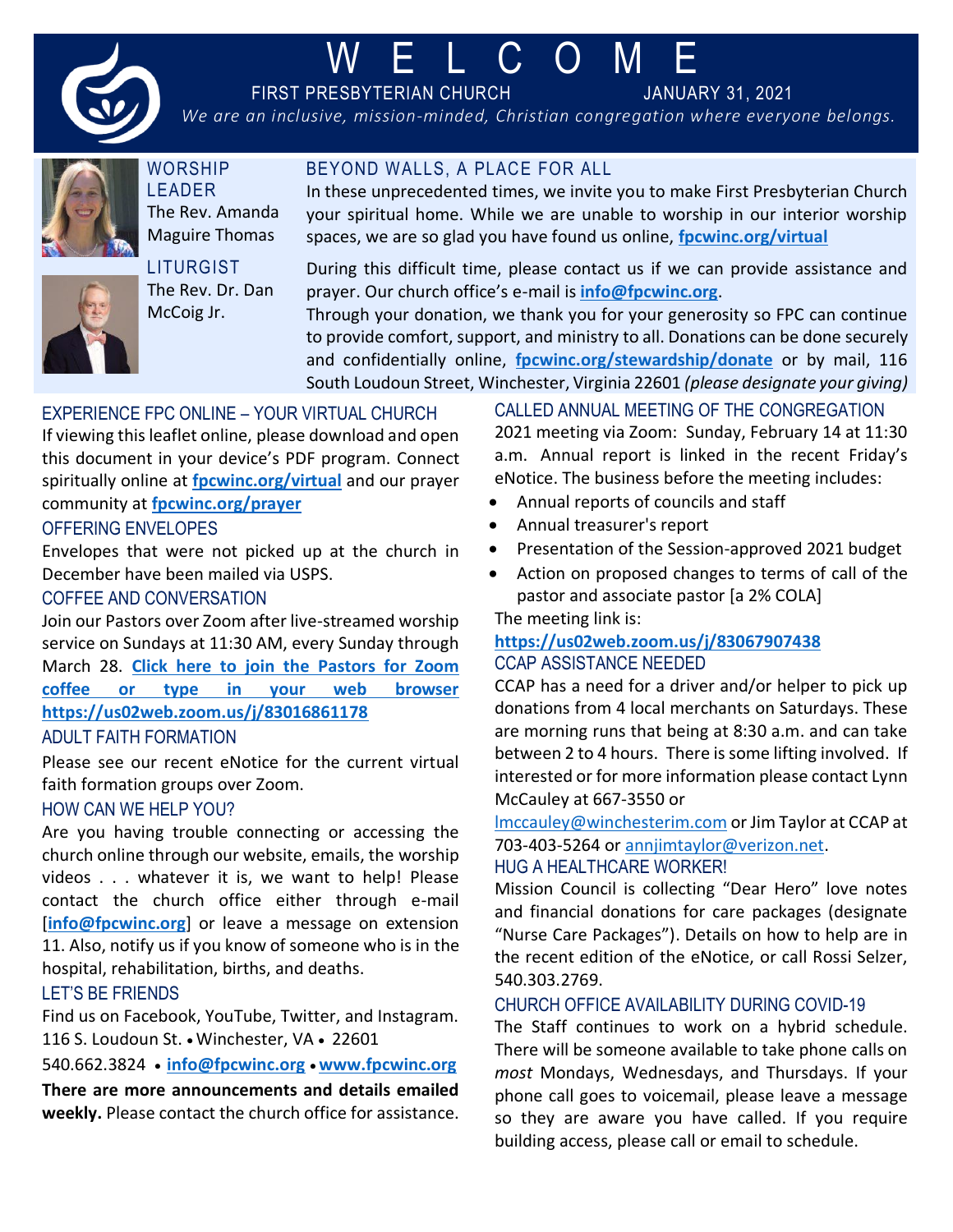# V I R T U A L W O R S H I P

## Fourth Sunday after the Epiphany • January 31, 2021 • 10:00 AM FIRST PRESBYTERIAN CHURCH OF WINCHESTER

GATHERING *The Holy Spirit Calls Us Together as People of God*

#### **WELCOME AND ANNOUNCEMENTS**

PRELUDE "Berceuse" Pat Byers, organ Louis Vierne Louis Vierne Louis Vierne

#### **CALL TO WORSHIP**

Leader: God comes into a world filled with uncertainties and darkness.

#### **All: God seeks out the voids of belief and conviction.**

- Leader: God embraces the wounded and broken.
- **All: God knocks down the walls of division and strife.**
- Leader: God is the candle shining in the darkness of our days.

#### **All: God is the light of our lives.**

Leader: God is the one who makes all things new.

**All: Praise be to God, now and forevermore!**

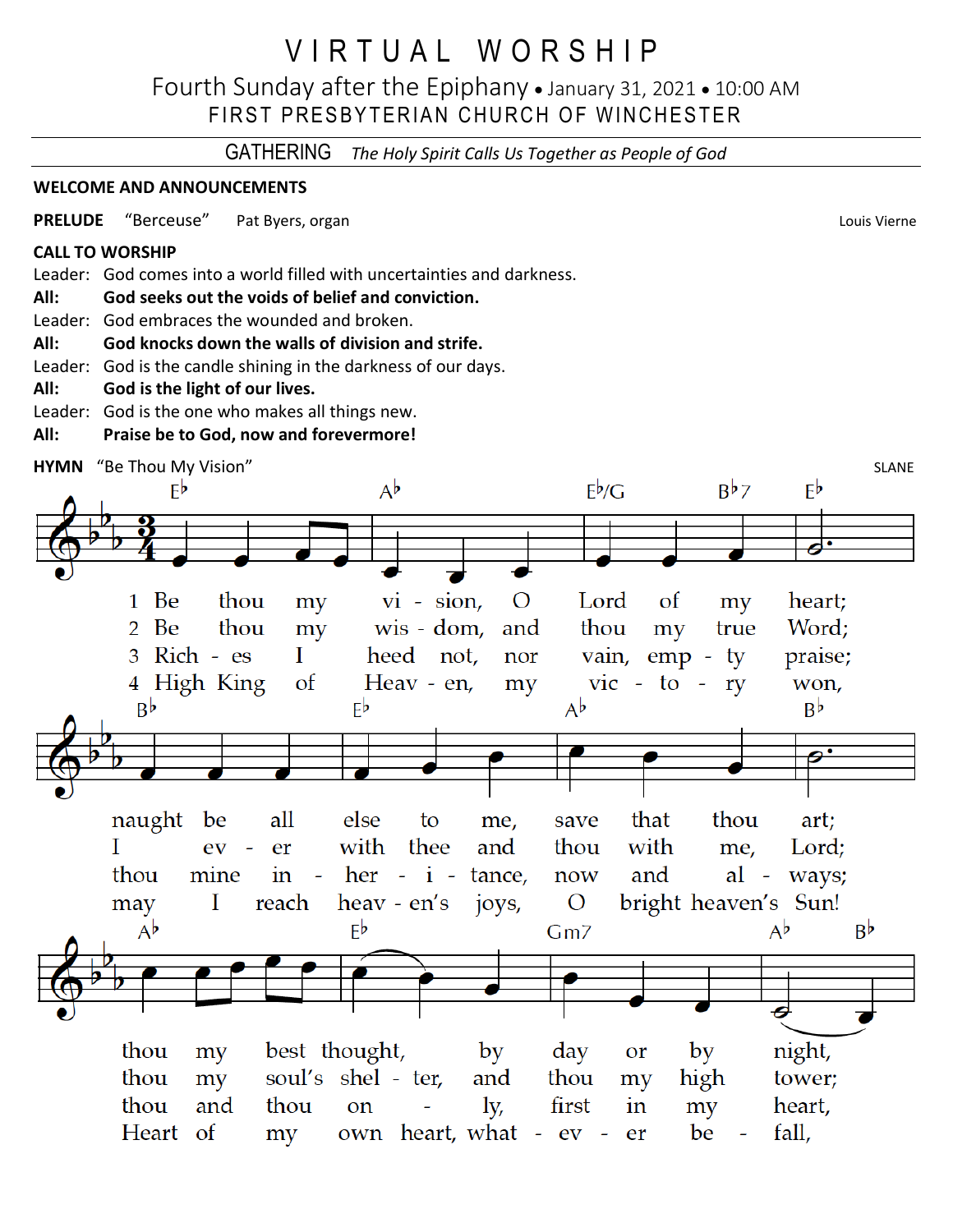

*Music reprinted by permission of CCLI under license #3086733*

COPYRIGHT: Music Harm. © 1927 Oxford University Press

#### **PRAYER OF CONFESSION**

Gracious God, you call us to proclaim the gospel, but we remain silent in the presence of evil. You call us to be reconciled to you and one another, but we are content to live in separation. You call us to seek the good of all, but we fail to resist the powers of oppression. You call us to fight pretensions and injustice, but we sit idly by, endangering the lives of people far and near. Forgive us, O Lord. Reconcile us to you by the power of your Spirit, and give us the courage and strength to be reconciled to others; through Jesus Christ. Amen.

#### **ASSURANCE OF PARDON**

Friends, hear the good news! The saying is sure and worthy of full acceptance that Jesus Christ came into the world to save sinners. He himself bore our sins in his body on the cross that we might be dead to sin and alive to all that is good. Friends in Christ and in Christ alone, we are forgiven. Amen.

WORD *God Speaks to Us in Scripture, Preaching, and Song*

#### **CHILDREN'S MOMENT** Todd Bowman

**SONG** "I Will Sing New Songs of Gladness" Morgan Myers, soprano **Disk Constant Constant Constant Constant** Dvorak

#### **SCRIPTURE** *Deuteronomy 18:17-20; Mark 1:21-28*

The Lord said to me: What they've said is right. I'll raise up a prophet for them from among their fellow Israelites—one just like you. I'll put my words in his mouth, and he will tell them everything I command him. I myself will hold accountable anyone who doesn't listen to my words, which that prophet will speak in my name. However, any prophet who arrogantly speaks a word in my name that I haven't commanded him to speak, or who speaks in the name of other gods—that prophet must die.

Jesus and his followers went into Capernaum. Immediately on the Sabbath Jesus entered the synagogue and started teaching. The people were amazed by his teaching, for he was teaching them with authority, not like the legal experts. Suddenly, there in the synagogue, a person with an evil spirit screamed, "What have you to do with us, Jesus of Nazareth? Have you come to destroy us? I know who you are. You are the holy one from God."

"Silence!" Jesus said, speaking harshly to the demon. "Come out of him!" The unclean spirit shook him and screamed, then it came out.

Everyone was shaken and questioned among themselves, "What's this? A new teaching with authority! He even commands unclean spirits and they obey him!" Right away the news about him spread throughout the entire region of Galilee.

**SERMON** "What's This?" The Rev. Amanda Maguire Thomas